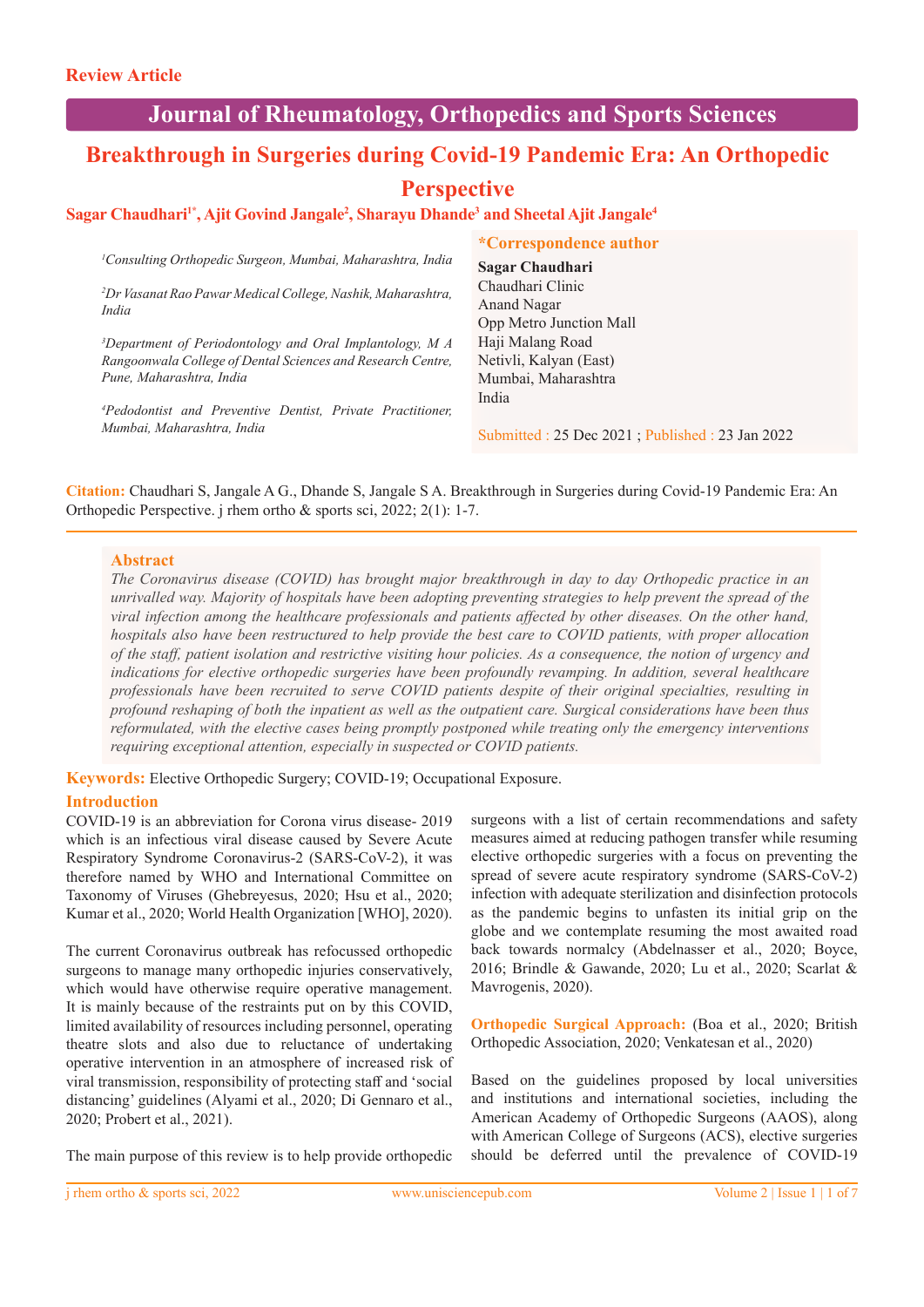and resource availability (PPE, ICU beds, respirators and personnel) recovers.

Due to the advent of COVID-19 pandemic, it has been cognized by the British Orthopedic Association (BOA) and the National Health Service England (NHSE) to manage urgent critical orthopedic trauma conditions practically by following appropriate guidelines and providing optimum infection control protocol for treatment of patients and with adequate resource utilization.

According to American Academy of Orthopedic Surgeons: Orthopedic trauma is divided in to four phases: (Mouton et al., 2020)

- A) Only Emergency surgeries
- B) Only Urgent surgeries
- C) Only Urgent/somewhat elective surgeries
- D) Only Elective surgeries

| <b>CATEGORY</b>                                             | A                                       | B                                                            | C                                                                                                                                                      | D                                                                                                                                                                                     |
|-------------------------------------------------------------|-----------------------------------------|--------------------------------------------------------------|--------------------------------------------------------------------------------------------------------------------------------------------------------|---------------------------------------------------------------------------------------------------------------------------------------------------------------------------------------|
| Degree of Emergency                                         | Emergency                               | Urgent                                                       | Urgent/somewhat<br>elective                                                                                                                            | Elective                                                                                                                                                                              |
| <b>Types of Procedures</b><br>(non-exhaustive<br>selection) | Life or Limb-<br>threatening conditions | Joint/<br>Arthroplasty<br>infections<br>Most Trauma<br>cases | Acute intra- and peri-<br>articular ligament and<br>tendon conditions<br>(eg. ACL tears,<br>meniscus, bucket<br>handle tears)<br>Selected trauma cases | Total joint<br>arthroplasty<br><b>Osteotomes</b><br>Chronic intra-<br>and peri-articular<br>ligament and tendon<br>conditions<br>Chronic peripheral<br>nerve compression<br>syndromes |

## **Certain Strategies For Scheduling Elective Orthopedic Surgical Procedures In 4 Phases Based On Patient's Age, Comorbidities, Type Of Surgery And Length Of Hospital Stay:** (Mouton et al., 2020)

| Priority    |              | $\overline{2}$ | 3             |            | $\overline{4}$ |           | 5           |           |
|-------------|--------------|----------------|---------------|------------|----------------|-----------|-------------|-----------|
| Scenario    | $\mathsf{A}$ | B              | $\mathcal{C}$ | D          | E              | F         | G           | Η         |
| Patient Age | <60          | <60            | All ages      | All ages   | <60            | <60       | All ages    | All ages  |
| Surgery     | Minimally    | Minimally      | Minimally     | Minimally  | Minimally      | Minimally | Minimally   | Minimally |
|             | invasive     | invasive       | invasive      | invasive   | invasive       | invasive  | invasive    | invasive  |
|             |              |                | $&$ open      | & open     |                |           | and open    | and open  |
|             |              |                | surgery       | surgery    |                |           | surgery     | surgery   |
| Length of   | Maximum      | Maximum        | Maximum       | Maximum    | All            | All       | All         | All       |
| hospital    | for 3 days   | for 3 days     | for 3 days    | for 3 days |                |           |             |           |
| stay        |              |                |               |            |                |           |             |           |
| Co- morb    | None         | None           | None          | None       | None/          | None/     | Existing    | Existing  |
| idities     |              |                |               |            | Existing       | Existing  |             |           |
| COVID-19    | No risk      | Infected/      | No risk       | Infected/  | No risk        | Infected/ | No risk     | Infected/ |
|             | detected/    | With           | detected/     | With       | detected/      | With      | detected/   | With      |
|             | Potentially  | symptoms       | Potentially   | symptoms   | Potentially    | symptoms  | Potentially | symptoms  |
|             | recovered    |                | recovered     |            | recovered      |           | recovered   |           |

## **Definition Of Elective Orthopedic Surgery**

Elective surgeries are defined as those not meeting the following criteria "threat to the patient's life if surgery or procedure is not performed, threat of permanent dysfunction of an extremity or an organ system, risk of metastasis or progression of staging, or risk of rapidly worsening to severe symptoms" (According to Ohio Hospital Association) (Lee et al., 2020; Sarac et al., 2020; Stahel, 2020).

**Pre-Surgical Perspective For Patients Willing To Undergoing Orthopedic Surgeries During The Covid Pandemic:** (British Orthopedic Association, 2020; Mouton et al., 2020; Stahel, 2020)

The main objective before recommencing any orthopedic surgical procedure is to reassure that all imperative and obligatory measures are in place within the healthcare infrastructure to allow for the welfare of the patients, surgeons,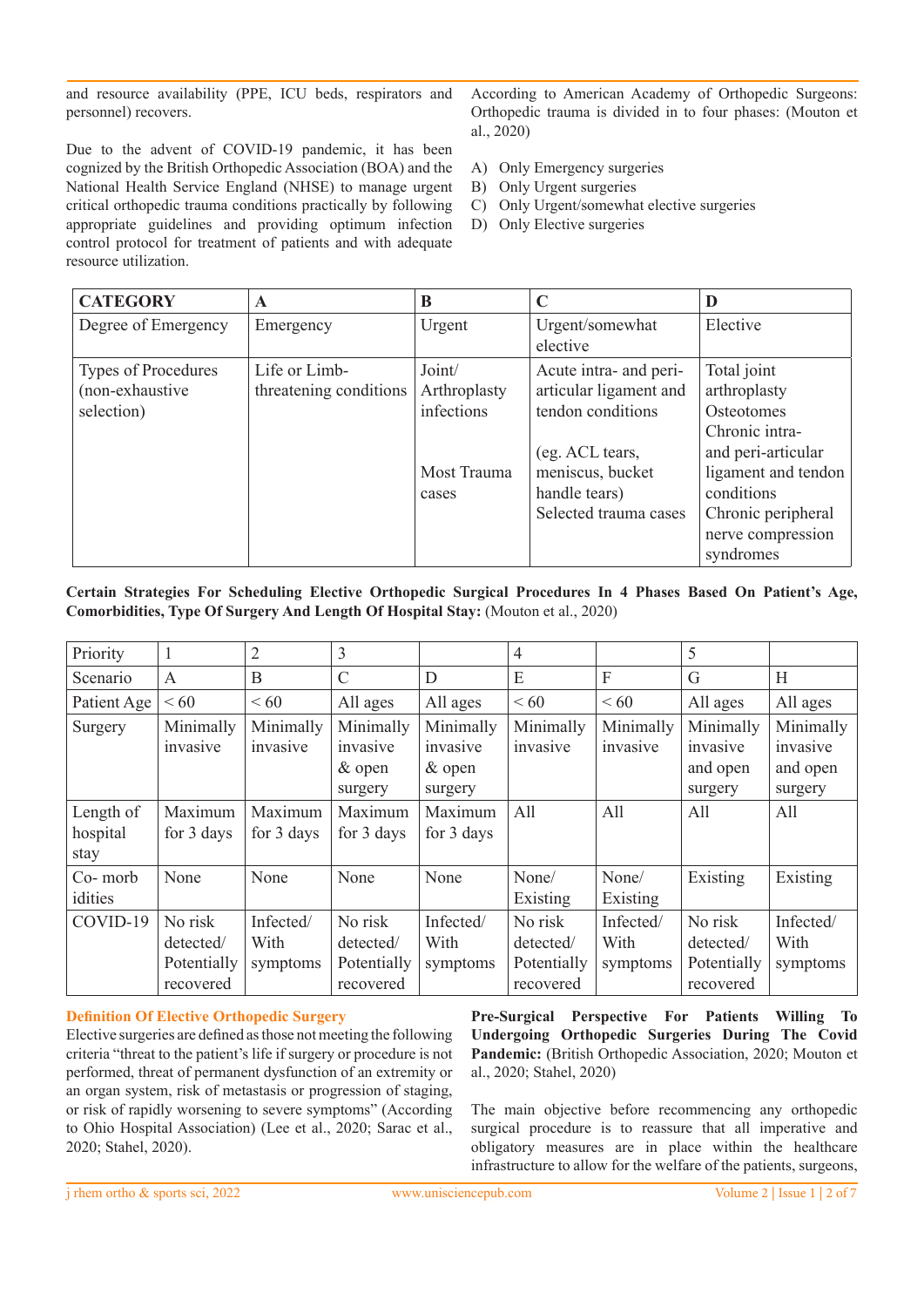and other healthcare professionals of the hospital until the resolution of the ongoing COVID-19 pandemic.

- Pre-screening of every single patient for COVID is essential in order to avoid planning of surgeries during the incubation period of COVID and adequate policy should be enforced to prevent any peri-operative infection.
- In all scheduled cases, COVID symptoms along with temperature and oxygen saturation levels should be constantly examined until the time of surgery.
- Category 1 Patients who are not known to have been exposed or infected should perform Rt-PCR test 48 to 72 h before any planned surgery.
- Category 2 Patients who are not known to have been exposed or infected or a patients who have been exposed but remain asymptomatic, a chest CT-scan 48-72 hours along with Rt-PCR test before commencement of any surgery should be mandatory.
- Category 3 Patients who have recovered from COVID but may be adequately immune should be advised to undergo a immune/serology test 48 to 72 hour before planned surgery.
- Category 4 Patients who surmise to be infected should be advised for repeated Rt-PCR test, along with chest CTscan before commencing any orthopedic surgeries.
- Category 5 and 6 Lastly, surgery in COVID positive patients should be postponed until full recovery (at least 2 months). Later on, before commencing any surgery Rt-PCR test, and a chest CT-scan should be advised 48 to 72 h before any surgery.

Relevant clinical and microbiological screening should be advised for each patient. Before contemplating any surgical procedure following factors should be closely considered - COVID infection status/exposure, age, ASA physical status classification system or risk factors, financial condition and surgical indication. Elective surgeries should be deferred at even slight surmise of COVID-19 infection.

Patient should be advised mouth rinses to reduce oral microbial load prior to surgery, especially when operating in the head and naso-pharyngeal region (Basso et al., 2020; O'Donnell et al., 2020; Moosavi et al., 2020). In accordance with the guidelines developed for the diagnosis & treatment of COVID-19, of the National health republic of china, chlorhexidine rinse may not be sufficient to kill SARS-CoV-2. Flavonoids have essential function in corona virus replication & inhibition of host immune response (Ngwa et al., 2020). Moreover, SARS-CoV-2 is vulnerable to oxidation, it is recommended to use a mouth rinse containing oxidizing agents such as Citrox to reduce salivary load of viral oral microbiota. Mouth rinses with Amphiphilic β-Cyclodextrin act by disrupting the outer shell of virus & block its growth. This property can be potentially used for therapeutic oral biofilm rinses  $\&$  is considered in preventing viral transmission via the oro-pharyngeal route (Carrouel et al., 2021; Hooper et al., 2011). Mouth rinses with combination of cyclodextrins & citrox help lower nasopharngeal microbiota after coughing & sneezing. β-Citrox therapeutic rinses affect

oral biofilms & help reduce viral load of infection & prevent progression of disease (Bidra et al., 2020; Braga, 2019; Carrouel et al., 2021).

Povidone Iodine containing Mouthwashes, Gargle or even Nasal Spray can be a effective alternative to citrox and cetylpyridium chloride and also help reduce Nasopharyngeal Viral Load in Patients With COVID-19 (Challacombe et al., 2020; Frank et al., 2020; Guenezan et al., 2021; Kawana et al., 1997; Nagatake et al., 2002; Pattanshetty et al., 2020).

Hydrogen peroxide (H2O2) did not cause any observable damage on microvilli of oral mucous membranes post gargling with 3% H2O2. Another most common route for SARS-CoV-2 is through the nasolacrimal ducts. And hence, use of iodopovidone eye drops 0.5% - 0.6% (1 drop 3 times a day on conjunctiva of both the eyes) can be used due to its antiseptic action within a minute against corona viruses. According to Caruso et al 2020, application of this regimen in our surgical practice, will result in to significant reduction of the rate of hospitalization and respiratory complications in patients positive for COVID-19 with or without mild-to-moderate symptoms (Caruso et al., 2020; Cortelyou, 1968; Urban et al., 2017).

Finally, patients should be operated when conditions for required postoperative follow-up is reassured. Even though all the preventive measures are undertaken by the healthcare professionals to avoid COVID-19 infections during surgery or hospitalization, the infection risk cannot be 100% excluded. As a result, an informed consent should be always duly signed from the patient. Also to avoid of risk of cross-infection, temperature and oxygen saturation of all hospital staff should be checked twice daily using hospital-issued oral digital thermometers, and entered into electronic records monitored by respective hospital administrative personnel (Basso et al., 2020; O'Donnell et al., 2020; Moosavi et al., 2020; Tang et al., 2020).

#### **Anesthetic Considerations During Orthopedic Surgeries**

Droplet transmission of COVID, places anesthetist at a high risk of contacting nosocomial infections. All guidelines are now directed towards alleviation of aerosol generation during procedures and thus limiting the exposure of healthcare personnel (Ong et al., 2020; Tang et al., 2020).

Anesthetists should prefer intravenous anesthesia for orthopedic surgeries since it minimizes risk of virus transmission. High risk aerosol generating procedures, such as intubation, should be curtailed in order to reduce the risk of viral transmission. Regional anesthesia should be strongly recommended for patients undergoing elective surgery during such pandemic (Kim et al., 2020; Patwa et al., 2020; Society, 2020).

Considerations To Minimize Aerosol Generation During Ga Induction/Reversal – (Jewett et al., 1992; Kim et al., 2020; Ong et al., 2020; Patwa et al., 2020; Society, 2020; Tang et al., 2020; Yeh et al., 1995)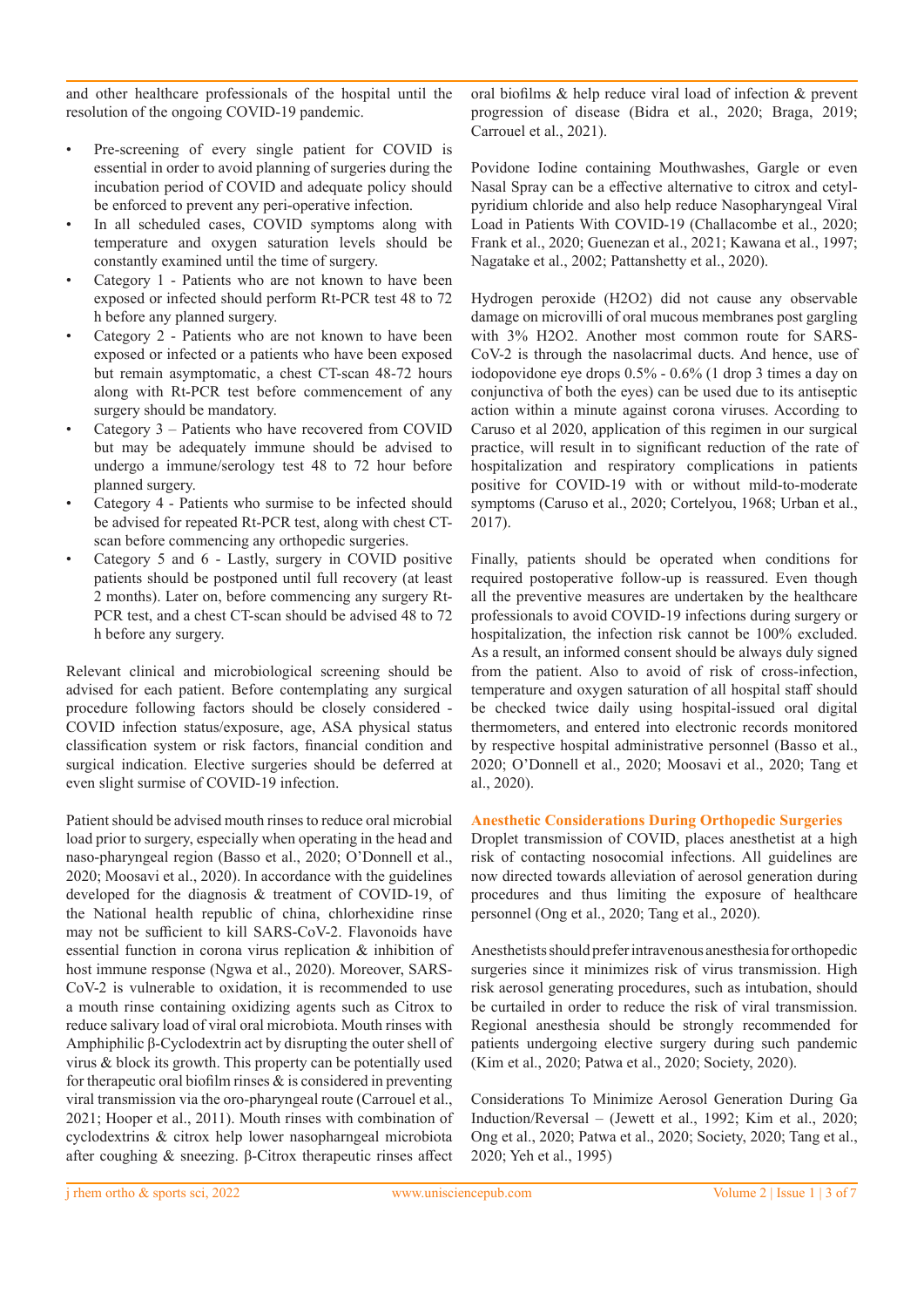- Prefer Rapid Sequence Induction method
- Avoid high-flow nasal cannulas and bag valve mask ventilation wherever possible
- Secure endotracheal tubes properly to avoid air leaks
- Minimize patient coughing on emergence
- Laryngeal mask airways should be avoided, due to their high propensity for leaking and absence of a closed circuit
- All anaesthetic interventions should be completed before the surgical team enters the OR for patient positioning and the subsequent surgical procedure.
- Prefer regional anaesthesia (spinal/epidural/blocks/wide awake anaesthesia)
- After a regional anaesthesia, surgical masks must be placed on patients at all times.
- Use nasal prongs instead of conventional masks for oxygenation, under the patients' surgical masks if sedation is concurrently administered to minimize aerosolization.

## **Operating Room (Or) Management**

Operating surgeons in the operating room should be reduced to minimum and unnecessary rush inside or outside should be discouraged. Surgeries advised to be performed in negativepressure ORs to avoid the dispersion of the COVID aerosols outside the operation theatre. However, ORs are usually equipped with positive-pressure systems to curtail the risk of surgical operatory contamination. Therefore, operatory conversion to negative pressure should be pre-planned beforehand. If negative pressure cannot be obtained, positive pressure should be turned off and a portable high-efficiency particulate air (HEPA) filtration system with frequent air changes should be preferred for surgery (Ambrosio et al., 2020; Centers for Disease Control and Prevention [CDC], 2020; Chow et al., 2006; Liang et al., 2020; Stinner et al., 2020; Wong et al., 2020).

**Intraoperative Considerations:** (Neradi et al., 2020; Parvizi et al., 2020; Rodrigues-Pinto et al., 2020; Stinner et al., 2020; Ti et al., 2020; Vashisht, 2021)

- Surgeons should focus to minimize bleeding by using tourniquet/tranexamic acid/good haemostasis
- Higher aerosol generation should be managed properly
- Use of cautery should be as minimal as possible, at low settings and in presence of smoke evacuators or the advanced HEPA filters
- Avoid pulse lavages; also prefer gentle lavages over high pressure lavages
- Avoid high power instruments: drills, reamers, burs. Prefer osteotomes, nibblers, manual reamers or do unreamed nailings or uncemented implants, also considering using a Gigli saw, sharp osteotomes, and manual reaming whenever possible.
- Surgeons can use transparent sterile plastic covers over wounds to potentially reduce aerosol spread in operation theatres during drilling/reaming.
- Avoid staged surgeries and if required, then can postpone
- Minimize the surgical time  $(*60*min)$
- Prefer absorbable sutures
- Wound inspection should be carried out by maintaining safe distance.
- Always opt for removable splints/slabs instead of casts.
- Cast removal involves higher chances of patient contact, easier home based management.
- Regular anti-emetics should be prescribed to avoid nausea and vomiting.
- Prefer multimodal adequate analgesia [NSAID's to be avoided if possible, believed to act on ACE2 receptors and increase their expression].

**Precautions To Be Taken While Operation Theatre Cleaning In Covid Era : According To Indian Orthopedic Association:** (Vashisht, 2021)

Strict protocols should be followed for sterilization. Clean the used surgical instruments cautiously, disinfect with 2% glutaraldehyde, followed by autoclave, C-arm should be cleaned thoroughly following the manufacturers guidelines. 70% Ethyl alcohol to disinfect reusable equipments. 1% Sodium hypochlorite (equivalent 5000ppm) should be used for disinfection of frequently touched surfaces. If COVID suspected patient is operated, the operatories should be refrained from use for atleast for 2 hours after disinfection. Vaporization of the operatories with 0.5% Hydrogen Peroxide should be done after each single surgery. Used apparels post surgery should be collected in a single labelled container and soaked in 0.05% chlorine solution for 30 mins, followed by cleaning with detergent under hot water (60-90 degrees). Lastly, clean with water and dry in sunlight.

### **Changes That Need To Be Implemented In The Recovery Room And In The Post-Operative Care Of Patients:** (Dexter et al., 2020; Sento et al., 2017; Tan et al., 2020)

Inside the post-anesthesia care unit (PACU):

- 1. Patients should be adequately spaced from eachother atleast 2m (6 feet) from each other.
- 2. Accompanying person should be advised to wear an N-95 mask at all times.
- 3. Minimize the hospital stay of the patient while maintaining peri-operative safety.
- 4. Overcrowding should be avoided.
- 5. The patients who cannot be extubated in the operating room should be immediately transferred to the intensive care unit (ICU), bypassing the PACU.
- 6. Bed linen should be substituted at regular intervals and surrounding surfaces around each bed should be wiped down after transfer of the patient and prior to arrival of the next operated patient.
- 7. By pass the PACU if the patient seems to recover fast and transfer the patient immediately to their respective rooms.
- 8. Separate PACU is advised for COVID negative patients to avoid cross contamination.
- 9. Postoperative radiographs should be taken up in the operating room itself. In case radiographs need to be made in the PACU, the x-ray plates and other equipment coming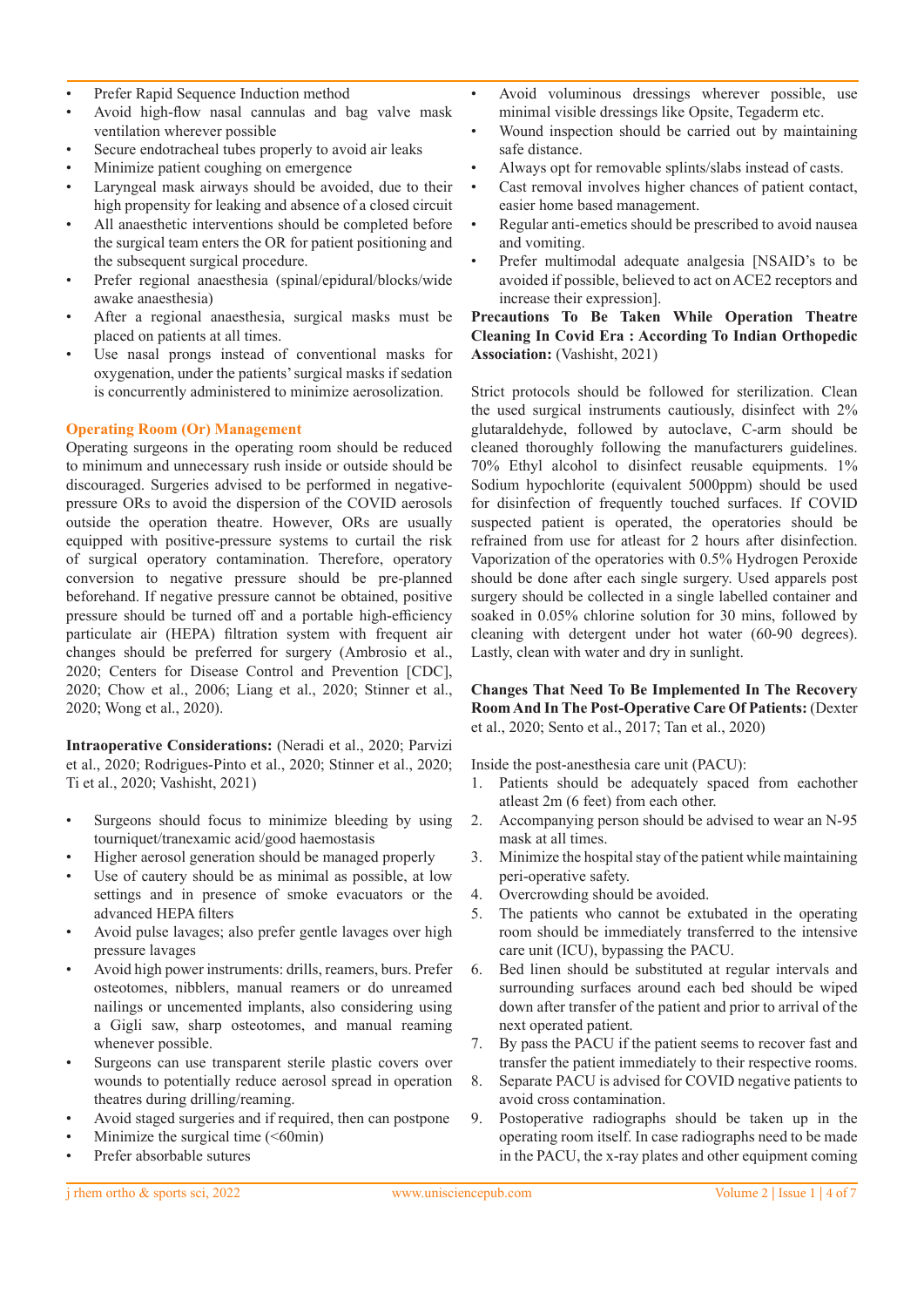in contact with the operated patient should be thoroughly cleaned according to manufacturer's instructions after their use.

**Changes To Be Made In Postoperative Care Protocols For Patients Undergoing Elective Surgery During The Sars-Cov-2 Pandemic:** (Dexter et al., 2020; Neradi et al., 2020; Parvizi et al., 2020)

- In-patient rehabilitation should be reduced. Post-operative protocol should be as virtual as possible.
- The patients should be instructed to carry required physiotherapy at home.
- Refrain post discharge visits to the hospital unless experienced any wound healing complication or any chances of suspected fracture, stiffness of joints etc.

**Common Medications Prescribed Post Orthopedic Surgery And Their Potential Implications In Covid Patients With Musculoskeletal Conditions:** (Carr, 2020; Gautret et al., 2020; Grant et al., 2020; NIH, 2020; Philippe et al., 2020; Russell et al., 2020; Shanthanna et al., 2020; Sodhi & Etminan, 2020; Tan et al., 2020; Testa et al., 2020)

- Analgesics and antipyretics most commonly preferred are paracetamol, for previously encountered COVID patients too.
- NSAIDs can be advised to post COVID patients if required.
- Buprenorphine should be prescribed as it is most safe drug to be administered to the immunocompromised or elderly patients susceptible to any infections. Since, opiods rely on the mechanism of immunosuppression along with respiratory depression, they should be advised only when required in post COVID patients.
- Refrain prescribing systemic steroids. COVID patients can continue according to their physicians consult. Orthopedic surgeons should take up a stringent followup for patients who have undergone Orthopedic surgery and are on steroids for a longer period at regular intervals of time to rule out possible complication of avascular necrosis.
- Parenteral heparin should be administered whenever required by strictly avoiding anti-coagulants.
- Penicillin and Clindamycin are safe and effective antimicrobials and can be continued for post COVID-19 patients.
- However, for COVID-19 patients, the antibiotics can also be switched to macrolides and tetracyclines if the organisms are sensitive to these antibiotics, so as to cover for the Orthopedic infection while potentially having therapeutic effects on the COVID-19 infection as well.
- Lastly, multivitamins along with B complex with zinc, vitamin C and vitamin D potentially are known to have therapeutic benefits for COVID-19 patients, and therefore, prescription for these vitamins should continue as per usual clinical practice.

## **Conclusion**

For the non-operative and operative management of patients during COVID-19 pandemic era, few general principles of surgery should be stringently followed whilst protecting patients and other healthcare professionals, along with conservation of healthcare resources need to be modulated. Proper care should be taken on pre-operative, intraoperative, and post-operative settings to minimize inadvertent occupational exposure to SARS-CoV-2 caused COVID-19. The objective behind any orthopedic surgery taken up during COVID era should be to minimise risk of viral transmission by avoiding Aerosol Generating Procedures (AGP) and minimising risk of viral infection with appropriate use of Personal Protective Equipment (PPE). These principles should critically be implanted in our current response to the pandemic. It is peremptory that we familiarize ourselves with the key considerations, so as to ensure the safety of orthopedic surgeons, patients along with other healthcare professionals, as we overcome this COVID-19 pandemic while effectively and efficiently delivering the treatment to the patients.

## **References**

- 1. Abdelnasser, M. K., Morsy, M., Osman, A. E., AbdelKawi, A. F., Ibrahim, M. F., Eisa, A., Fadle, A. A., Hatem, A., Abdelhameed, M. A., Hassan, A. A, & Abdelgawaad, A. S. (2020). COVID-19. An update for orthopedic surgeons. *SICOT-J*, 6.
- 2. Alyami, A. H., Alyami, A. A., & AlMaeen, B. N. (2020). Impact of COVID-19 on orthopedic surgery: Experience from Saudi Arabia. *Annals of Medicine and Surgery*, *56,* 61.
- 3. Ambrosio, L., Vadalà, G., Russo, F., Papalia, R., & Denaro, V. (2020). The role of the Orthopedic surgeon in the COVID-19 era: cautions and perspectives. *Journal of Experimental Orthopedics, 7*, 1-9.
- 4. Basso, M., Bordini, G., Bianchi, F., Dian, A., Vitelli, C., Prosper, L., ... & Del Fabbro, M. (2020). Preprocedural mouthrinses and COVID-19 transmission: Narrative literature review and clinical recommendations.
- 5. Bidra, A. S., Pelletier, J. S., Westover, J. B., Frank, S., Brown, S. M., & Tessema, B. (2020). Comparison of in vitro inactivation of SARS CoV-2 with hydrogen peroxide and povidone-iodine oral antiseptic rinses. *Journal of Prosthodontics, 29*(7), 599-603.
- 6. Boa, T., Nhse, T., & Guides, S. (2020). Management of patients with urgent Orthopedic conditions and trauma during the coronavirus pandemic. March)[Google Scholar], 1-6.
- 7. Boyce, J. M. (2016). Modern technologies for improving cleaning and disinfection of environmental surfaces in hospitals. *Antimicrobial Resistance & Infection Control, 5*(1), 1-10.
- 8. Braga, S. S. (2019). Cyclodextrins: emerging medicines of the new millennium. *Biomolecules, 9*(12), 801.
- 9. Brindle, M. E., & Gawande, A. (2020). Managing COVID-19 in surgical systems. *Annals of surgery.*
- 10. British Orthopedic Association. (2020). Re-starting nonurgent trauma and Orthopedic care: Full guidance.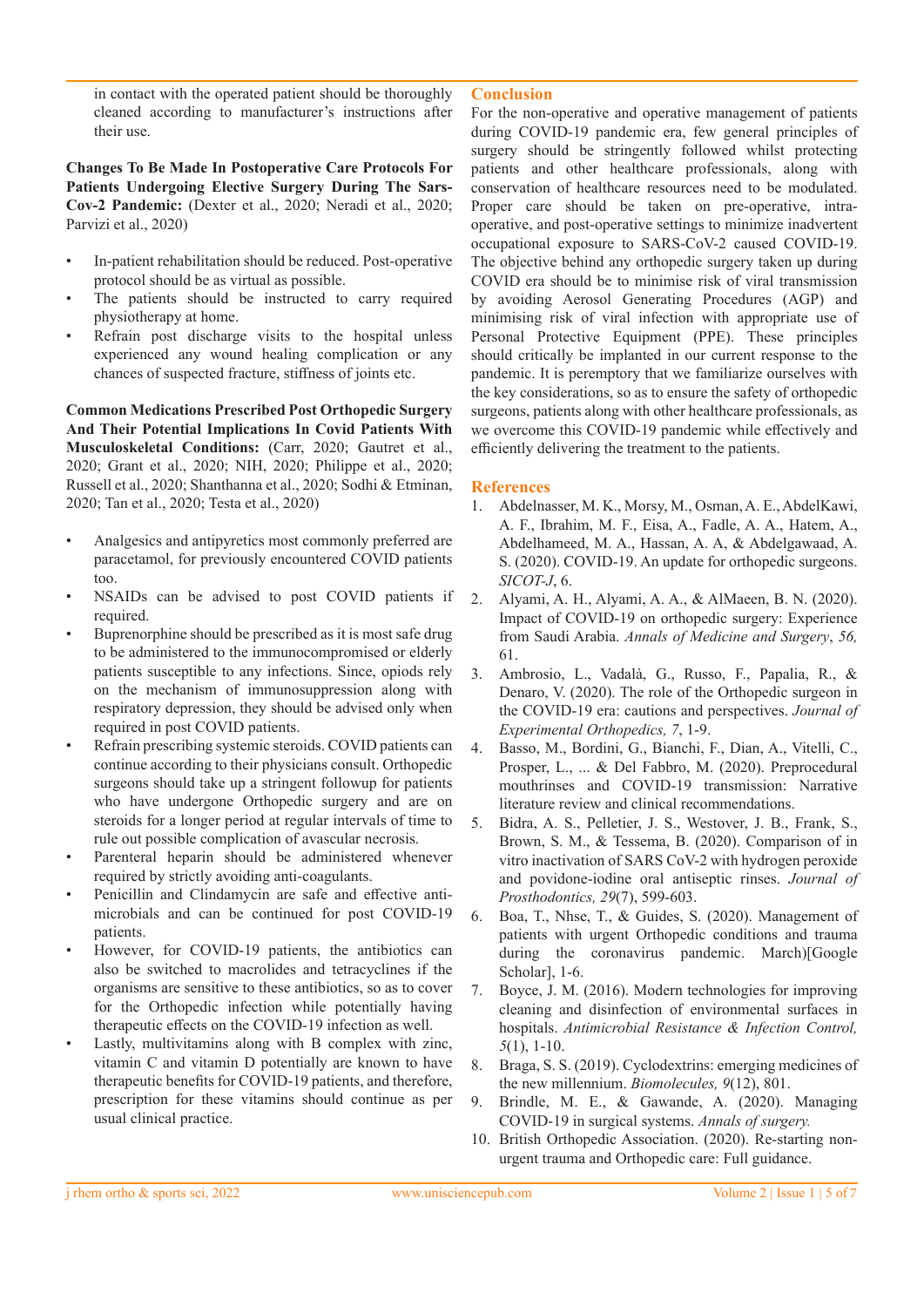- 11. Carr, A. C. (2020). A new clinical trial to test high-dose vitamin C in patients with COVID-19. *Critical care, 24*(1), 1-2.
- 12. Carrouel, F., Gonçalves, L. S., Conte, M. P., Campus, G., Fisher, J., Fraticelli, L., ... & Bourgeois, D. (2021). Antiviral activity of reagents in mouth rinses against SARS-CoV-2. *Journal of dental research, 100*(2), 124- 132.
- 13. Caruso, A. A., Del Prete, A., Lazzarino, A. I., Capaldi, R., & Grumetto, L. (2020). Might hydrogen peroxide reduce the hospitalization rate and complications of SARS-CoV-2 infection?. *Infection Control & Hospital Epidemiology, 41*(11), 1360-1361.
- 14. Centers for Disease Control and Prevention. (2020). Centers for Disease Control and Prevention Coronavirus disease 2019 (COVID-19) 2020.
- 15. Challacombe, S. J., Kirk-Bayley, J., Sunkaraneni, V. S., & Combes, J. (2020). Povidone iodine. *British Dental Journal, 228*(9), 656-657.
- 16. Chow, T. T., Kwan, A., Lin, Z., & Bai, W. (2006). Conversion of operating theatre from positive to negative pressure environment. *Journal of Hospital Infection, 64*(4), 371-378.
- 17. Cortelyou, P. R. (1968). Use of peroxide of hydrogen in diseases of the throat and nose. *Journal of the Medical Association of Georgia, 57*(9), 449-450.
- 18. Dexter, F., Parra, M. C., Brown, J. R., & Loftus, R. W. (2020). Perioperative COVID-19 defense: an evidencebased approach for optimization of infection control and operating room management. *Anesthesia and analgesia.*
- 19. Di Gennaro, F., Pizzol, D., Marotta, C., Antunes, M., Racalbuto, V., Veronese, N., & Smith, L. (2020). Coronavirus diseases (COVID-19) current status and future perspectives: a narrative review. International *Journal of Environmental Research and Public Health, 17*(8), 2690.
- 20. Frank, S., Capriotti, J., Brown, S. M., & Tessema, B. (2020). Povidone-iodine use in sinonasal and oral cavities: a review of safety in the COVID-19 era. *Ear, Nose & Throat Journal, 99*(9), 586-593.
- 21. Gautret, P., Lagier, J. C., Parola, P., Meddeb, L., Sevestre, J., Mailhe, M., ... & Raoult, D. (2020). Clinical and microbiological effect of a combination of hydroxychloroquine and azithromycin in 80 COVID-19 patients with at least a six-day follow up: a pilot observational study. *Travel medicine and infectious disease, 34,* 101663.
- 22. Ghebreyesus, T. A. (2020). WHO Director-General's opening remarks at the media briefing on COVID-19-11 March 2020. World Health Organization, 11.
- 23. Grant, W. B., Lahore, H., McDonnell, S. L., Baggerly, C. A., French, C. B., Aliano, J. L., & Bhattoa, H. P. (2020). Evidence that vitamin D supplementation could reduce risk of influenza and COVID-19 infections and deaths. *Nutrients, 12*(4), 988.
- 24. Guenezan, J., Garcia, M., Strasters, D., Jousselin, C., Lévêque, N., Frasca, D., & Mimoz, O. (2021). Povidone iodine mouthwash, gargle, and nasal spray to reduce

nasopharyngeal viral load in patients with COVID-19: a randomized clinical trial. *JAMA Otolaryngology–Head & Neck Surgery, 147*(4), 400-401.

- 25. Hooper, S. J., Lewis, M. A. O., Wilson, M. J., & Williams, D. W. (2011). Antimicrobial activity of Citrox<sup>®</sup> bioflavonoid preparations against oral microorganisms. *British Dental Journal, 210*(1), E22-E22.
- 26. Hsu, L. Y., Chia, P. Y., & Lim, J. F. (2020). The novel coronavirus (SARS-CoV-2) pandemic. *Ann Acad Med Singap, 49*(3), 105-7.
- 27. Jewett, D. L., Heinsohn, P., Bennett, C., Rosen, A., & Neuilly, C. (1992). BLOOD-CONTAINING aerosols generated BY surgical techniques a possible infectious hazard. *American Industrial Hygiene Association Journal, 53*(4), 228-231.
- 28. Kawana, R., Kitamura, T., Nakagomi, O., Matsumoto, I., Arita, M., Yoshihara, N., ... & Chiba, S. (1997). Inactivation of human viruses by povidone-iodine in comparison with other antiseptics. *Dermatology, 195*(Suppl. 2), 29-35.
- 29. Kim, H. J., Ko, J. S., Seo, H., & Kim, T. Y. (2020). Guidelines for the control and prevention of coronavirus disease (COVID-19) transmission in surgical and anesthetic settings.
- 30. Kumar, D., Malviya, R., & Sharma, P. K. (2020). Corona virus: a review of COVID-19. *EJMO, 4*(1), 8-25.
- 31. Lee, J., Choi, J. Y., & Kim, M. S. (2020). Elective surgeries during the COVID-19 outbreak. *Journal of British Surgery, 107*(8), e250-e250.
- 32. Liang, Z. C., Chong, M. Y., Sim, M. A., Lim, J. L., Castañeda, P., Green, D. W., ... & Hui, J. P. (2020). Surgical considerations in COVID-19 patients: what Orthopedic surgeons should know. *J Bone Joint Surg,* 10.
- 33. Lu, H., Stratton, C. W., & Tang, Y. W. (2020). Outbreak of pneumonia of unknown etiology in Wuhan, China: The mystery and the miracle. *Journal of medical virology, 92*(4), 401.
- 34. Moosavi, M. S., Aminishakib, P., & Ansari, M. (2020). Antiviral mouthwashes: possible benefit for COVID-19 with evidence-based approach. *Journal of Oral Microbiology, 12*(1), 1794363.
- 35. Mouton, C., Hirschmann, M. T., Ollivier, M., Seil, R., & Menetrey, J. (2020). COVID-19-ESSKA guidelines and recommendations for resuming elective surgery. *Journal of experimental Orthopedics, 7*, 1-7.
- 36. Nagatake, T., Ahmed, K., & Oishi, K. (2002). Prevention of respiratory infections by povidone-iodine gargle. *Dermatology, 204*(Suppl. 1), 32-36.
- 37. Neradi, D., Hooda, A., Shetty, A., Kumar, D., Salaria, A. K., & Goni, V. (2020). Management of Orthopedic patients during COVID-19 pandemic in India: a guide. *Indian journal of Orthopedics, 54*(3), 402-407.
- 38. Ngwa, W., Kumar, R., Thompson, D., Lyerly, W., Moore, R., Reid, T. E., ... & Toyang, N. (2020). Potential of flavonoid-inspired phytomedicines against COVID-19. *Molecules, 25*(11), 2707.
- 39. NIH, U. S. (2020). National Library of Medicine. ClinicalTrials. gov. URL: https://clinicaltrials.gov/ [accessed 2018-04-04][WebCite Cache].

40. O'Donnell, V. B., Thomas, D., Stanton, R., Maillard,

j rhem ortho & sports sci, 2022 www.unisciencepub.com Volume 2 | Issue 1 | 6 of 7